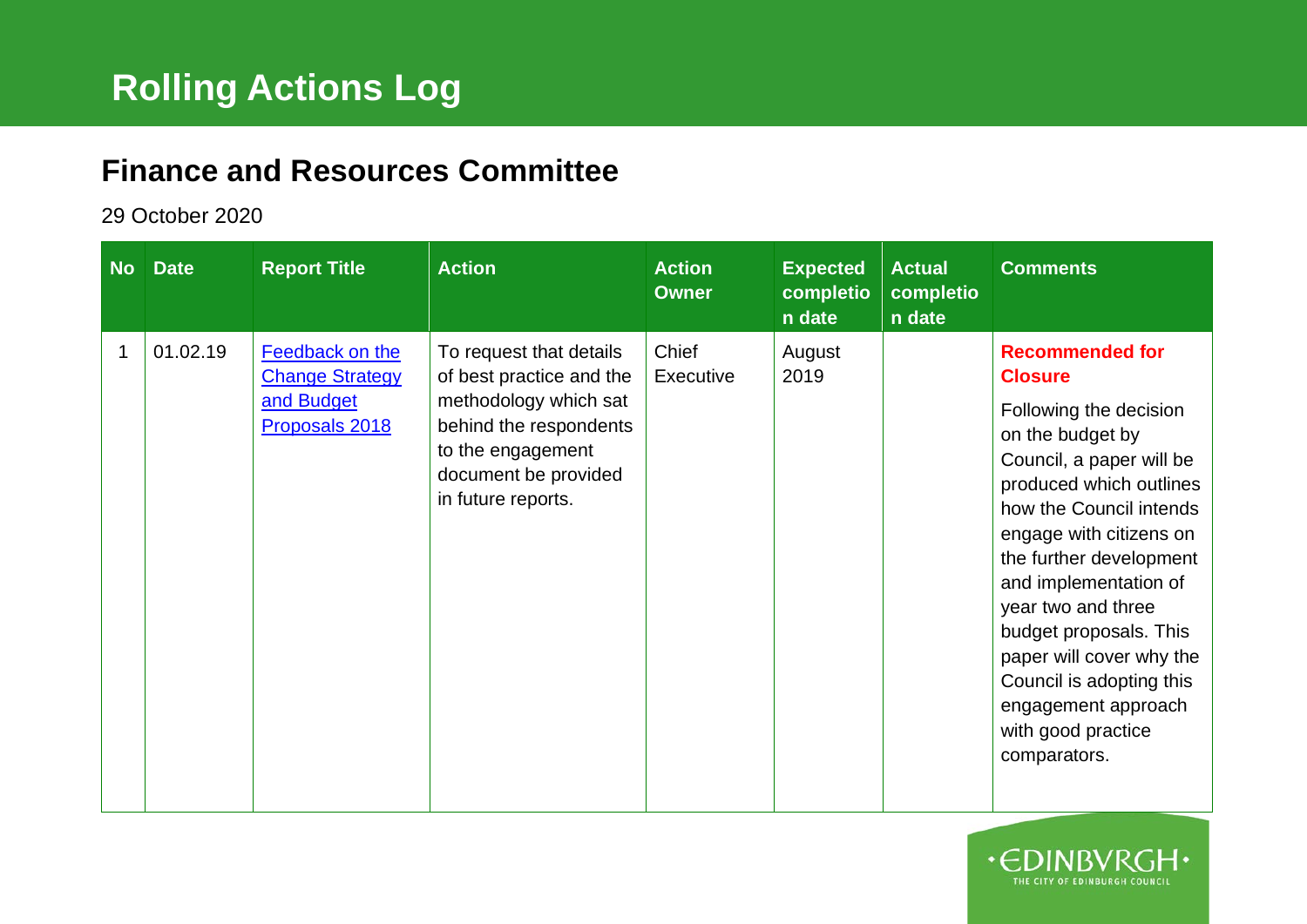| <b>No</b>      | <b>Date</b> | <b>Report Title</b>               | <b>Action</b>                                                                                                                                | <b>Action</b><br><b>Owner</b>     | <b>Expected</b><br>completio<br>n date | <b>Actual</b><br>completio<br>n date | <b>Comments</b>                                                                                                                                                                                                                                                                                                                                                                                                                                                                                      |
|----------------|-------------|-----------------------------------|----------------------------------------------------------------------------------------------------------------------------------------------|-----------------------------------|----------------------------------------|--------------------------------------|------------------------------------------------------------------------------------------------------------------------------------------------------------------------------------------------------------------------------------------------------------------------------------------------------------------------------------------------------------------------------------------------------------------------------------------------------------------------------------------------------|
|                |             |                                   |                                                                                                                                              |                                   |                                        |                                      | Additional information<br>about the process<br>behind each<br>engagement method<br>was included in the<br>report on engagement<br>which was considered at<br><b>Full Council on 21</b><br>February 2019. A report<br>will also be going to the<br>Corporate, Policy and<br><b>Strategy Committee</b><br>seeking approval for<br>proposals for ongoing<br>engagement on the<br>Council's change and<br>budget processes. This<br>report will provide<br>information on best<br>practice in this area. |
| $\overline{2}$ | 05.03.20    | <b>Fleet Renewal</b><br>Programme | To agree to circulate a<br>briefing note to<br>members on the impact<br>of vehicle reduction on<br>the mobile library<br>service and to give | Executive<br>Director of<br>Place | End<br>September<br>2020               |                                      |                                                                                                                                                                                                                                                                                                                                                                                                                                                                                                      |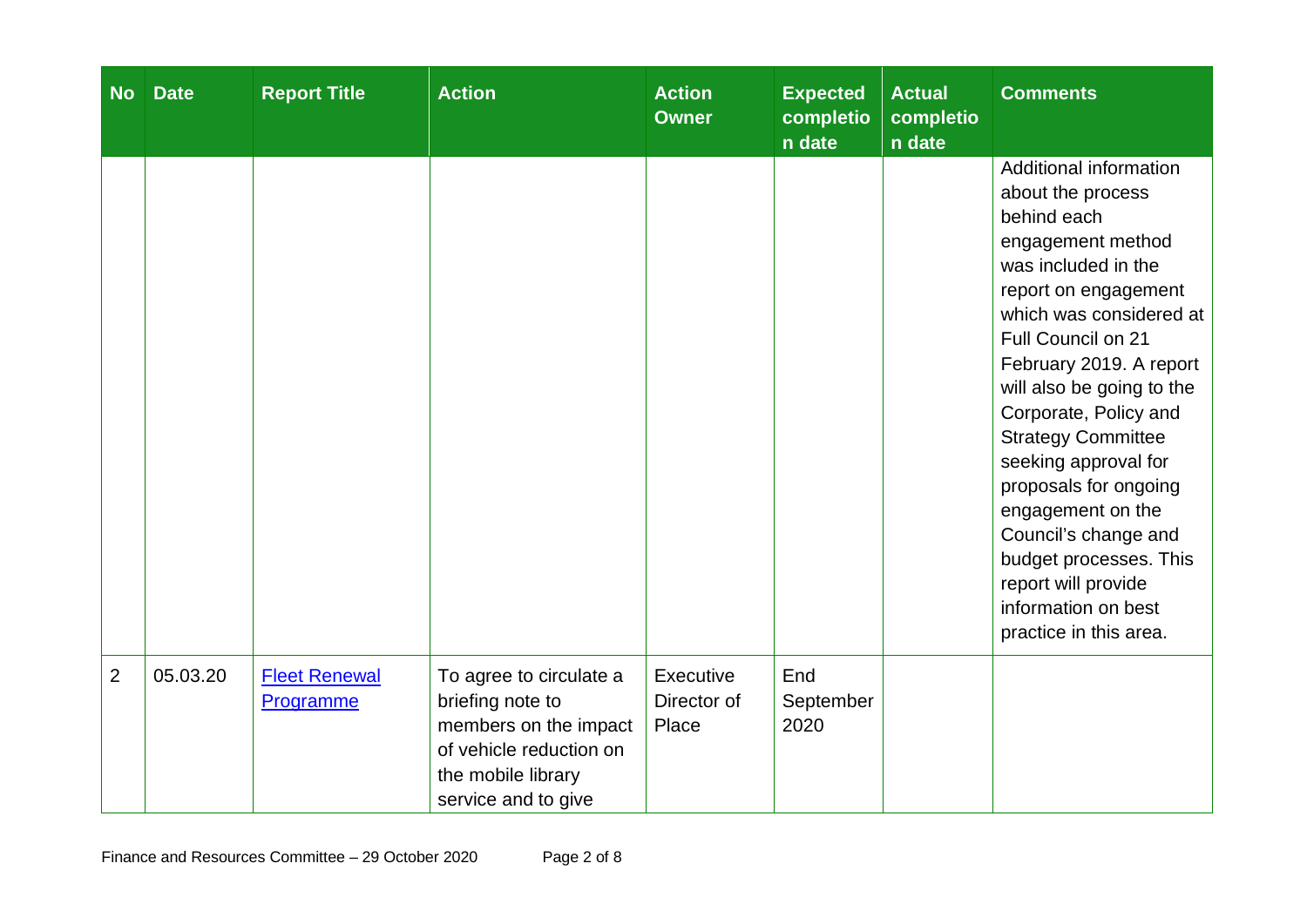| <b>No</b> | <b>Date</b> | <b>Report Title</b>                                                | <b>Action</b>                                                                                                                                                                                                                             | <b>Action</b><br><b>Owner</b>     | <b>Expected</b><br>completio<br>n date | <b>Actual</b><br>completio<br>n date | <b>Comments</b>                                                                                                                                                                                                                    |
|-----------|-------------|--------------------------------------------------------------------|-------------------------------------------------------------------------------------------------------------------------------------------------------------------------------------------------------------------------------------------|-----------------------------------|----------------------------------------|--------------------------------------|------------------------------------------------------------------------------------------------------------------------------------------------------------------------------------------------------------------------------------|
|           |             |                                                                    | assurances that<br>changes to the service<br>would be brought back<br>as a report to<br>committee.                                                                                                                                        |                                   |                                        |                                      |                                                                                                                                                                                                                                    |
| 3         | 27.08.20    | <b>Revenue</b><br><b>Monitoring</b><br>2019/20 - Outturn<br>Report | 1)<br>To agree that a<br>comparable<br>report to<br>Communities<br>and Families<br>commentary in<br>Appendix 3<br>would be come<br>to Finance and<br><b>Resources</b><br>Committee<br>detailing the<br>Place<br>directorates<br>overspend | Executive<br>Director of<br>Place |                                        |                                      | <b>Recommended for</b><br><b>Closure</b><br>Relevant details will be<br>included in the month<br>five-based revenue<br>monitoring report to be<br>considered by the<br><b>Finance and Resources</b><br>Committee on 29<br>October. |
|           |             |                                                                    | 2)<br>To agree a<br>briefing note<br>would be<br>circulated on<br>training delivered                                                                                                                                                      | Executive<br>Director of<br>Place |                                        |                                      |                                                                                                                                                                                                                                    |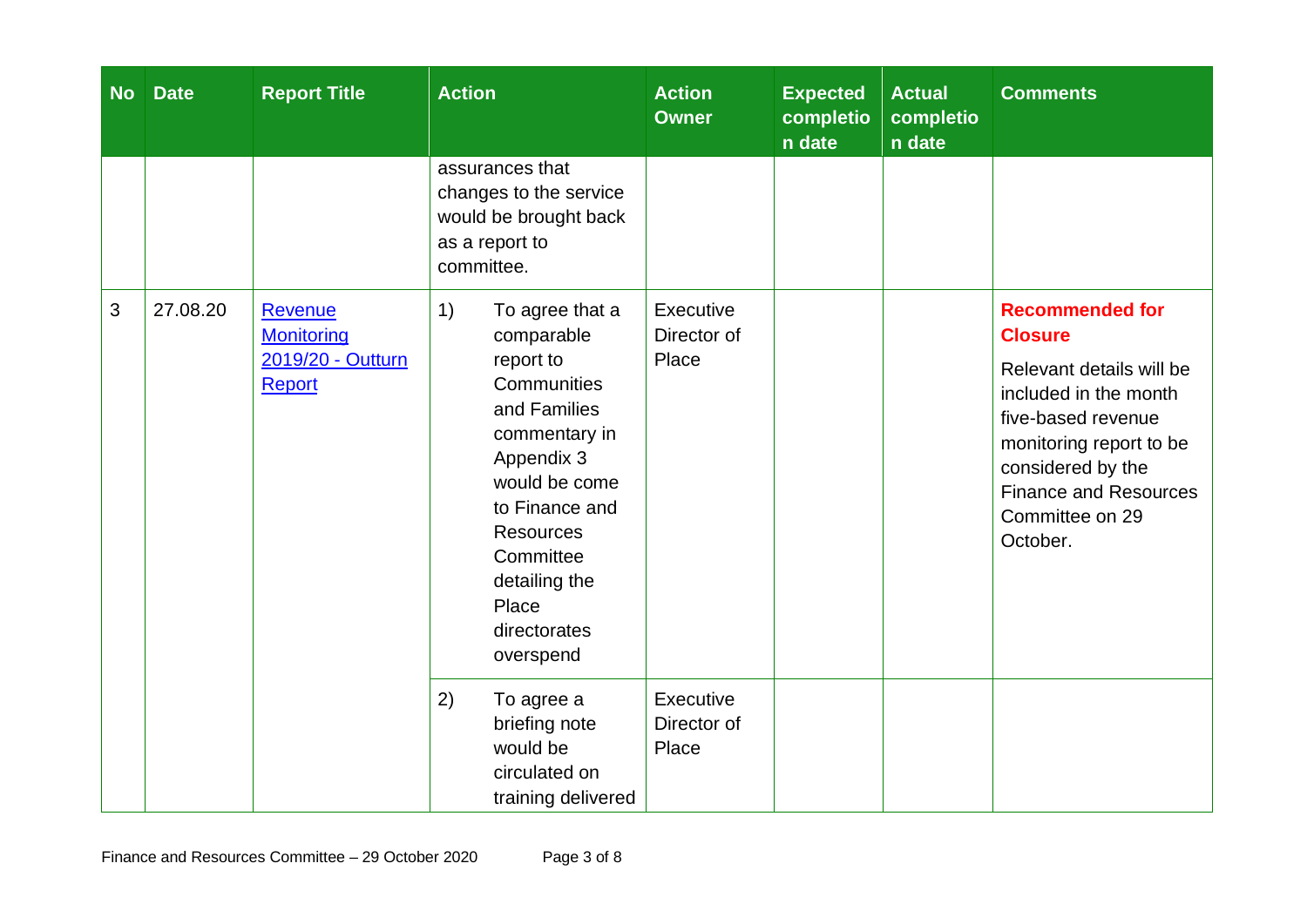| <b>No</b>                | <b>Date</b> | <b>Report Title</b>                                               | <b>Action</b>                                                                                                                                                                                                               | <b>Action</b><br><b>Owner</b>                | <b>Expected</b><br>completio<br>n date | <b>Actual</b><br>completio<br>n date | <b>Comments</b>                                                                                    |
|--------------------------|-------------|-------------------------------------------------------------------|-----------------------------------------------------------------------------------------------------------------------------------------------------------------------------------------------------------------------------|----------------------------------------------|----------------------------------------|--------------------------------------|----------------------------------------------------------------------------------------------------|
|                          |             |                                                                   | by Project<br>Managers to<br>permanent staff<br>continues to<br>develop.                                                                                                                                                    |                                              |                                        |                                      |                                                                                                    |
|                          |             |                                                                   | 3)<br>To note that the<br>report which<br>would be<br>submitted to the<br>Committee to<br>respond to the<br>Council motion<br>of 28 July would<br>also include an<br>annual review of<br>the Spend to<br>Save<br>programme. | Executive<br>Director of<br><b>Resources</b> | September<br>2020                      | September<br>2020                    | <b>Closed on 24</b><br>September 2020 -<br>update was included in<br>the Revenue Budget<br>Report. |
| $\overline{\mathcal{A}}$ | 27.08.20    | <b>Revenue Budget</b><br>2020/21 - Month<br><b>Three Position</b> | 1)<br>To note that<br>updates on<br>expenditure and<br>income impacts,<br>and the<br>confirmed and                                                                                                                          | Executive<br>Director of<br><b>Resources</b> | October<br>2020                        |                                      | <b>Recommended for</b><br><b>Closure</b><br>Report on agenda for<br>October committee<br>meeting.  |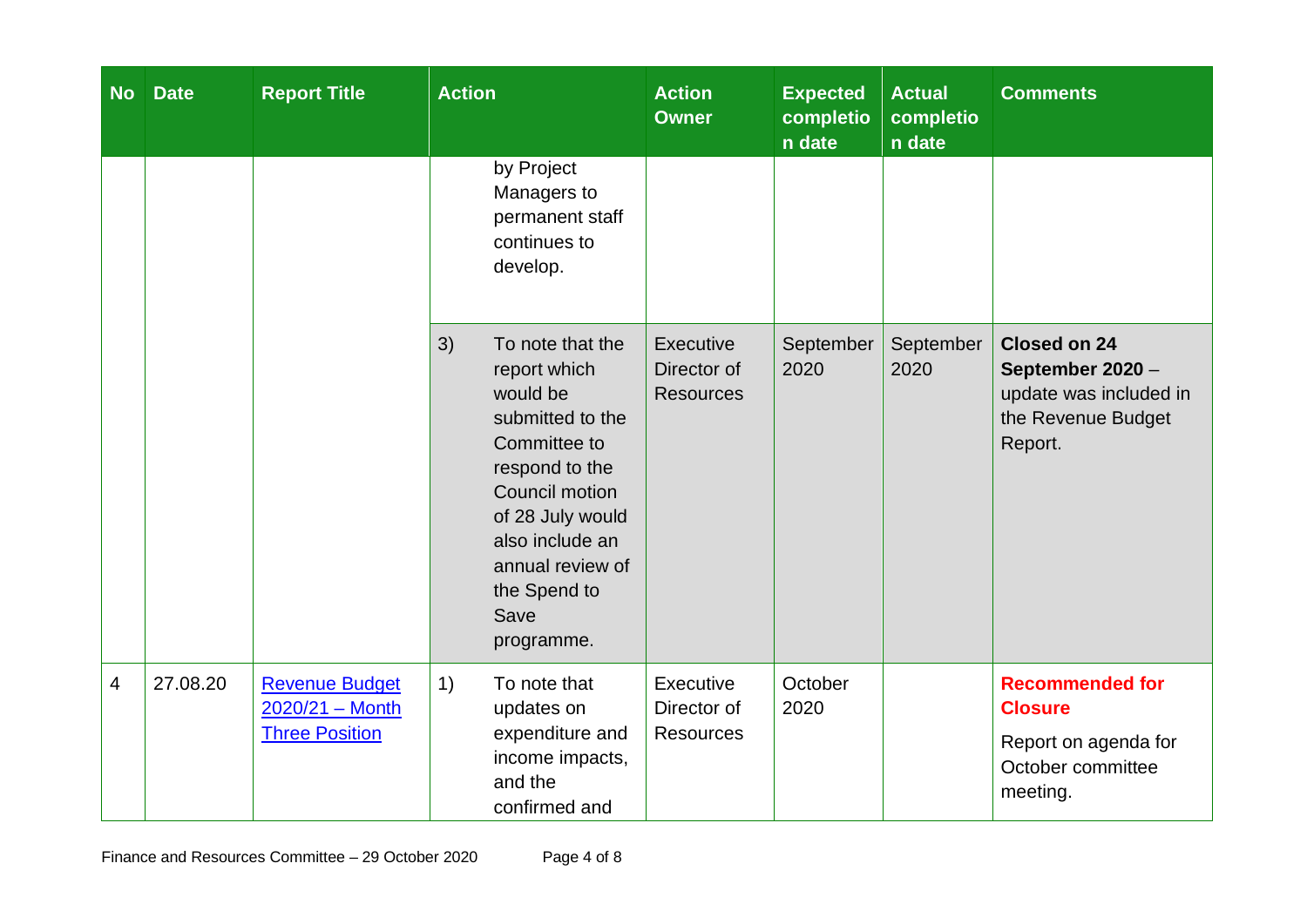| <b>No</b> | <b>Date</b> | <b>Report Title</b> | <b>Action</b>                                                                                                                                                                                                                                | <b>Action</b><br><b>Owner</b> | <b>Expected</b><br>completio<br>n date | <b>Actual</b><br>completio<br>n date | <b>Comments</b> |
|-----------|-------------|---------------------|----------------------------------------------------------------------------------------------------------------------------------------------------------------------------------------------------------------------------------------------|-------------------------------|----------------------------------------|--------------------------------------|-----------------|
|           |             |                     | potential means<br>to address them,<br>will continue to<br>be reported to<br>elected members<br>on a regular<br>basis, with a<br>further update to<br>be considered by<br>the Finance and<br><b>Resources</b><br>Committee on 29<br>October; |                               |                                        |                                      |                 |
|           |             |                     | 2)<br>To note the<br>Convener would<br>engage with the<br>Cabinet<br>Secretary for<br>Finance in the<br><b>Scottish</b><br>Government<br>regarding the<br>Council's overall<br>projected<br>shortfall.                                       | Convener                      |                                        |                                      |                 |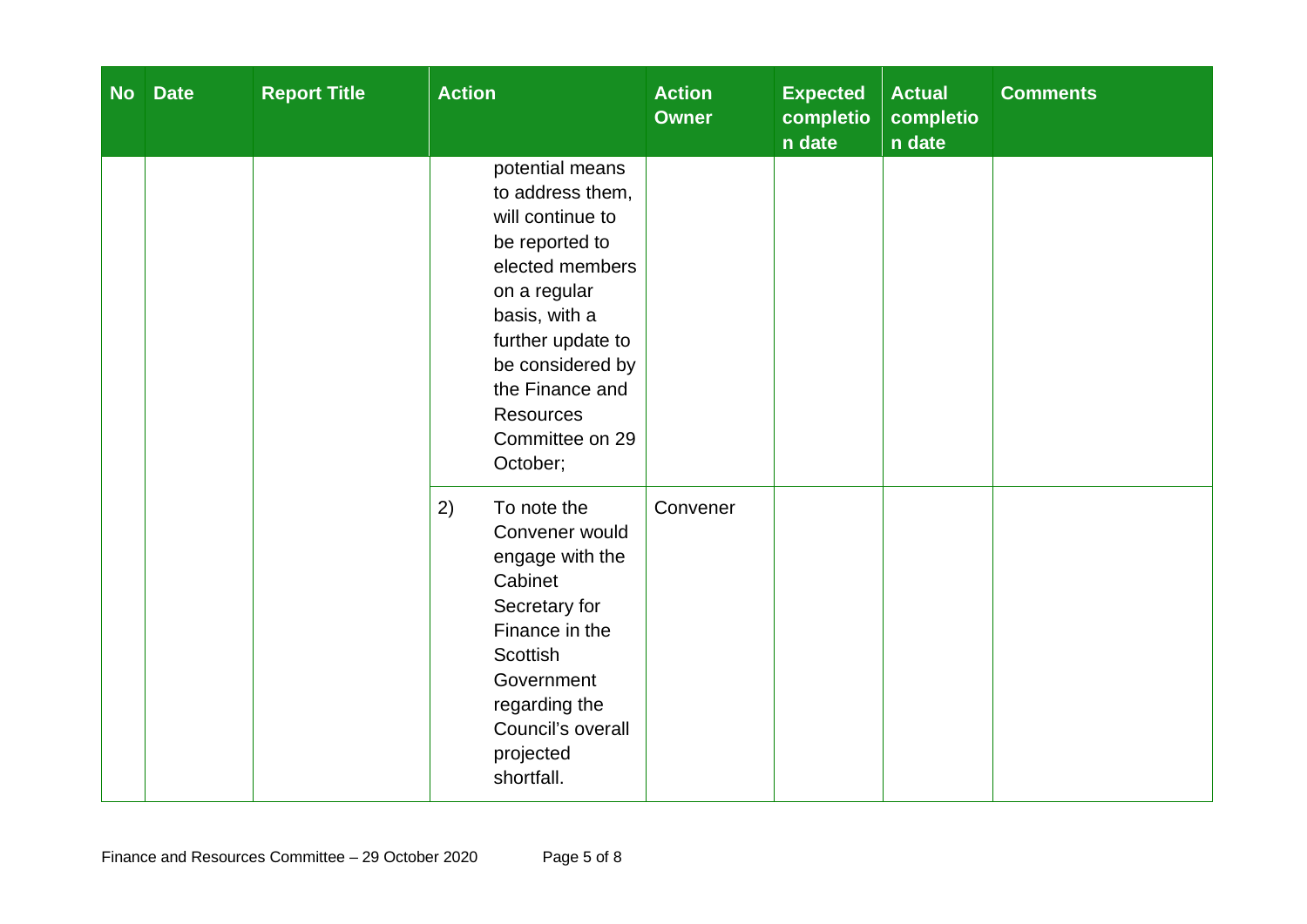| <b>No</b>      | <b>Date</b> | <b>Report Title</b>                                                                                                                | <b>Action</b>                                                                                                                                             | <b>Action</b><br><b>Owner</b>                                               | <b>Expected</b><br>completio<br>n date | <b>Actual</b><br>completio<br>n date | <b>Comments</b>                                                                                                                                  |
|----------------|-------------|------------------------------------------------------------------------------------------------------------------------------------|-----------------------------------------------------------------------------------------------------------------------------------------------------------|-----------------------------------------------------------------------------|----------------------------------------|--------------------------------------|--------------------------------------------------------------------------------------------------------------------------------------------------|
| 5              | 27.08.20    | 2020-30 Capital<br><b>Budget Strategy -</b><br>2020-21 Period 3<br><b>Monitoring and</b><br><b>Revised Budget</b><br><b>Update</b> | To agree to circulate<br>the briefing note<br>previously circulated to<br>Policy and<br>Sustainability<br>Committee on the North<br>Bridge Refurbishment. | Executive<br>Director of<br>Place                                           |                                        |                                      |                                                                                                                                                  |
| 6              | 27.08.20    | <b>Workforce</b><br>Dashboard - June<br>2020                                                                                       | To agree that a briefing<br>note would be<br>circulated with details<br>on the reduced number<br>of Trainees and<br>Apprentices.                          | Executive<br>Director of<br>Resources/<br>Executive<br>Director of<br>Place |                                        |                                      | <b>September Update</b><br>Briefing is being<br>prepared and will be<br>circulated during<br>September 2020                                      |
| $\overline{7}$ | 27.08.20    | City of Edinburgh<br><b>Council and CGI IT</b><br><b>UK Limited -</b><br><b>Contract Proposals</b><br>(B Agenda)                   | To agree that<br>benchmarking would be<br>added into the<br>community benefits<br>(Appendix 2 of the<br>report).                                          | Executive<br>Director of<br><b>Resources</b>                                |                                        |                                      | The committee agreed<br>this action would remain<br>open to clarify whether<br>the information<br>requested on<br>benchmarking was<br>available. |
| 8              | 24.09.20    | <b>Revenue Budget</b><br>$2020/21 -$<br><b>Progress Update</b>                                                                     | Notes up to £2m in<br>Spend to Save<br>investment which could<br>be available to support                                                                  | Executive<br>Director of<br><b>Resources</b>                                | December<br>2020                       |                                      | Costed proposals will be<br>presented to the<br>meeting of the Finance<br>and Resources                                                          |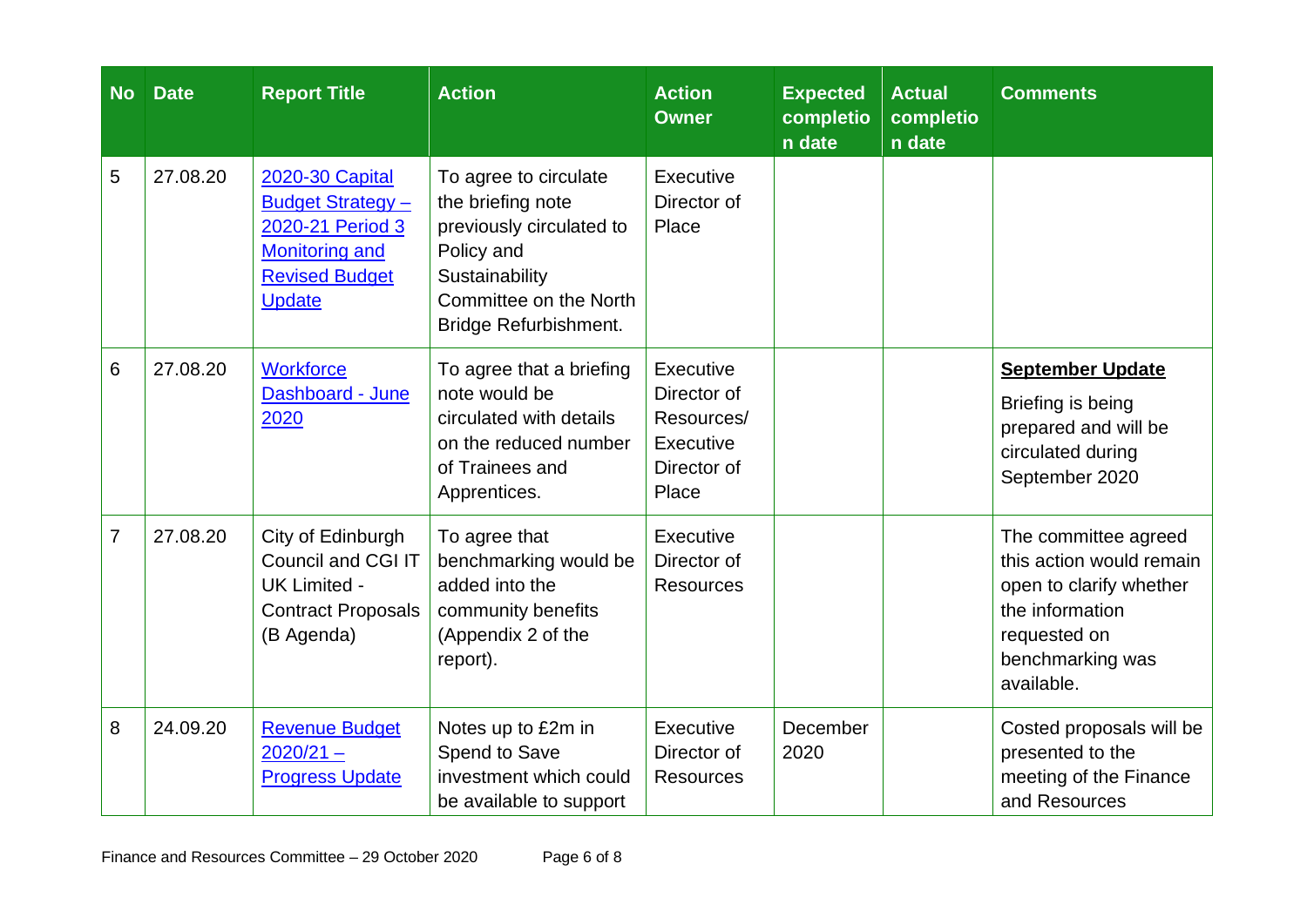| <b>No</b>        | <b>Date</b> | <b>Report Title</b>                                                                             | <b>Action</b>                                                                                                                                                                                                                                                                                                                                                                                                                                                 | <b>Action</b><br><b>Owner</b>                   | <b>Expected</b><br>completio<br>n date | <b>Actual</b><br>completio<br>n date | <b>Comments</b>                                                                                              |
|------------------|-------------|-------------------------------------------------------------------------------------------------|---------------------------------------------------------------------------------------------------------------------------------------------------------------------------------------------------------------------------------------------------------------------------------------------------------------------------------------------------------------------------------------------------------------------------------------------------------------|-------------------------------------------------|----------------------------------------|--------------------------------------|--------------------------------------------------------------------------------------------------------------|
|                  |             |                                                                                                 | Green Recovery and<br>therefore requests<br>costed proposals which<br>meet the criteria for<br>Spend to Save, within<br>two cycles, taking into<br>account suggestions<br>put forward in budget<br>motions in February<br>2020, the first report of<br>the Edinburgh Climate<br>Commission, the<br>Sustainability<br>programme and the<br>Adaptation and<br>Renewal programme<br>update for the next<br>Policy and<br>Sustainability meeting<br>on 6 October. |                                                 |                                        |                                      | Committee on 3<br>December.                                                                                  |
| $\boldsymbol{9}$ | 24.09.20    | <b>Contract Awards</b><br>and Procurement<br>Programme<br>(Period 1 January<br>to 30 June 2020) | 1)<br>To agree to<br>provide further<br>information on<br>Waiver 2054 in<br>Appendix 2 of<br>the report, to                                                                                                                                                                                                                                                                                                                                                   | Executive<br>Director of<br>Resources/PI<br>ace | October<br>2020                        | October                              | <b>Recommended for</b><br><b>Closure</b> – update<br>provided in the Business<br><b>Bulletin for October</b> |